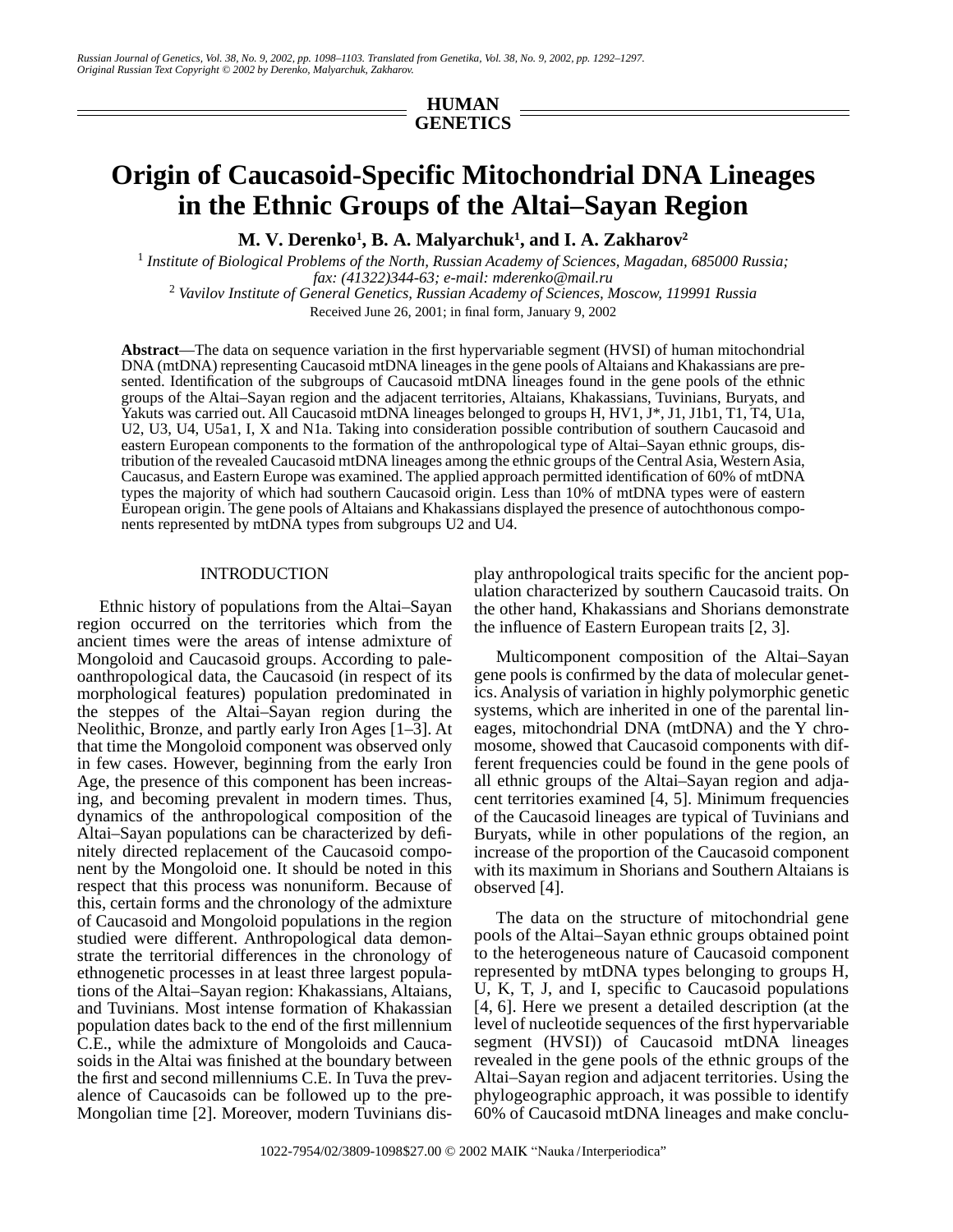sion on the southern Caucasoid ancestry of most of them.

## MATERIALS AND METHODS

Nucleotide sequences of the mtDNA HVSI between nucleotide positions 16000 and 16400 (according to the numeration of the Cambridge reference sequence [7]) were determined in the sample group characterized on the basis of the restriction analysis data [4, 6] by the presence of Caucasoid mtDNA types, as well as by the types not included into Mongoloid mtDNA groups, i.e., A, B, F, M\*, C, D, E, and G. The sample group was formed of Altaians (41 individuals, the inhabitants of different regions of the Altai Republic), and Khakassians (8 individuals, the inhabitants of Askizsk, Shirinsk, Beisk, and Ordzhonikidze raions of the Khakassia Republic).

DNA was extracted from the samples of biological tissues (blood and hair bulbs) using standard technique. Polymerase chain reaction and DNA sequencing were performed as described earlier [6].

In this study the data on the mtDNA HVSI sequences in the populations of Tuvinians, Buryats and Yakuts reported by us earlier [6, 8], as well as the literature data (for the list of publications, see [9–11]) on the sequence variation in this mtDNA region in other populations of Eurasia (the database of more than 5000 HVSI sequences) were used. In order to identify Caucasoid mtDNA types found in the populations of the Altai–Sayan region a search for phylogenetically related mtDNa types (identical or derivative sequences differing by 1 or 3 nucleotide substitutions) was carried out. The search was performed using the data for the populations inhabiting those regions which, according to the anthropological data, are the places from where the peopling of Southern Siberia began. These regions are as follows: (1) Central Asia (Kyrgyzes, Kazakhs, and Uigurs  $(N = 205)$ ; and (2) Eastern Europe (Russians and the populations of Volga–Ural region, mainly represented by Finno-Ugrians  $(N = 421)$ ). In order to obtain more detailed information on the diversity of mtDNA lineages in the gene pools of the populations belonging to the southern Caucasoid branch, the data on the population of Western Asia, represented by Turks and Iranians, and the population of the Caucasus, mainly represented by Transcaucasian populations (Azerbaijanians, Armenians, and Kurds with the pooled sample size of 544 individuals) were utilized.

Identification of Caucasoid mtDNA types was carried out based on the data on restriction polymorphism variants determining mtDNA groups and on the HVSI motifs in accordance with the classification of Eurasian mtDNA types suggested in [10].

Statistical significance of the differences between the regions in respect of the mtDNA lineage frequencies was estimated using  $\chi^2$  test.

### RESULTS AND DISCUSSION

## *Structure of Causoid-Specific mtDNA Lineages in the Gene Pools of the Ethnic Groups of the Altai–Sayan Region and Adjacent Territories*

Sequences of mtDNA HVSI were examined in the population sample of the Altai–Sayan and neighboring ethnic groups (Altaians, Khakassians, Tuvinians, Buryats, and Yakuts), whose mtDNA types, according to the data of restriction analysis, belonged to either Caucasoid groups (H, HV, J, T, U, I, and X), or to the category of "other" mtDNA types unidentified in our previous study [4]. The results of identification of mtDNA samples carried out in accordance with the classification of Eurasian mtDNAs are presented in Table 1. Caucasoidspecific mtDNA component of the populations examined was characterized by substantial diversity at the level of mtDNA subgroups. Maximum diversity was observed in the Altaian gene pool of, where mtDNA types belonging to five subgroups of group H, five subgroups of group U, and also single mtDNA types from groups J, T, I, and X were identified. In Altaians, mtDNA types belonging to different groups of macrogroup N were also found. In addition to N1a mtDNA types (Table 1), distributed predominantly in Caucasoid populations [10], Altaians and Khakassians demonstrated the presence of mtDNA types of subgroup N\* (its nucleotide motif is 16223, 16257CA, 16261) typical of Mongoloid populations [10]. Among previously unidentified by restriction analysis mtDNA types, the HVSI sequences characterized by nucleotide motif 16092TA, 16291, 16304 and belonging to group R\* were detected in Altaians and Yakuts. The types of mtDNa from this rare group are mainly observed in Mongoloid populations (Mongols, Chinese, and Evens) [8, 12, 13].

In Khakassians, which share mtDNA types with Altaians (H and U4), single types belonging to subgroups J1b1 and T4 were also identified. Minimum number of Caucasoid-specific lineages was found in Tuvinians and Buryats (Table 1). It should be noted that these mtDNA types belong to different subgroups. Thus, Caucasoid-specific lineages in the gene pools of the populations of the Altai–Sayan region and adjacent territories are characterized by substantial heterogeneity. It was shown that the types of mtDNA belonging to groups U, H, and J were most common among the Altai-Sayan populations, accounting for 40.4, 25 and 13.5% of all sequences in the pooled Caucasoid component respectively.

## *Origin of Caucasoid-Specific Mitochondrial DNA Lineages in the Ethnic Groups of Altai–Sayan Region and Adjacent Territories*

In order to reveal the origin of mtDNA types found in the populations of Altai-Sayan region and adjacent territories, an analysis of their distribution among other populations of Eurasia was carried out. In case of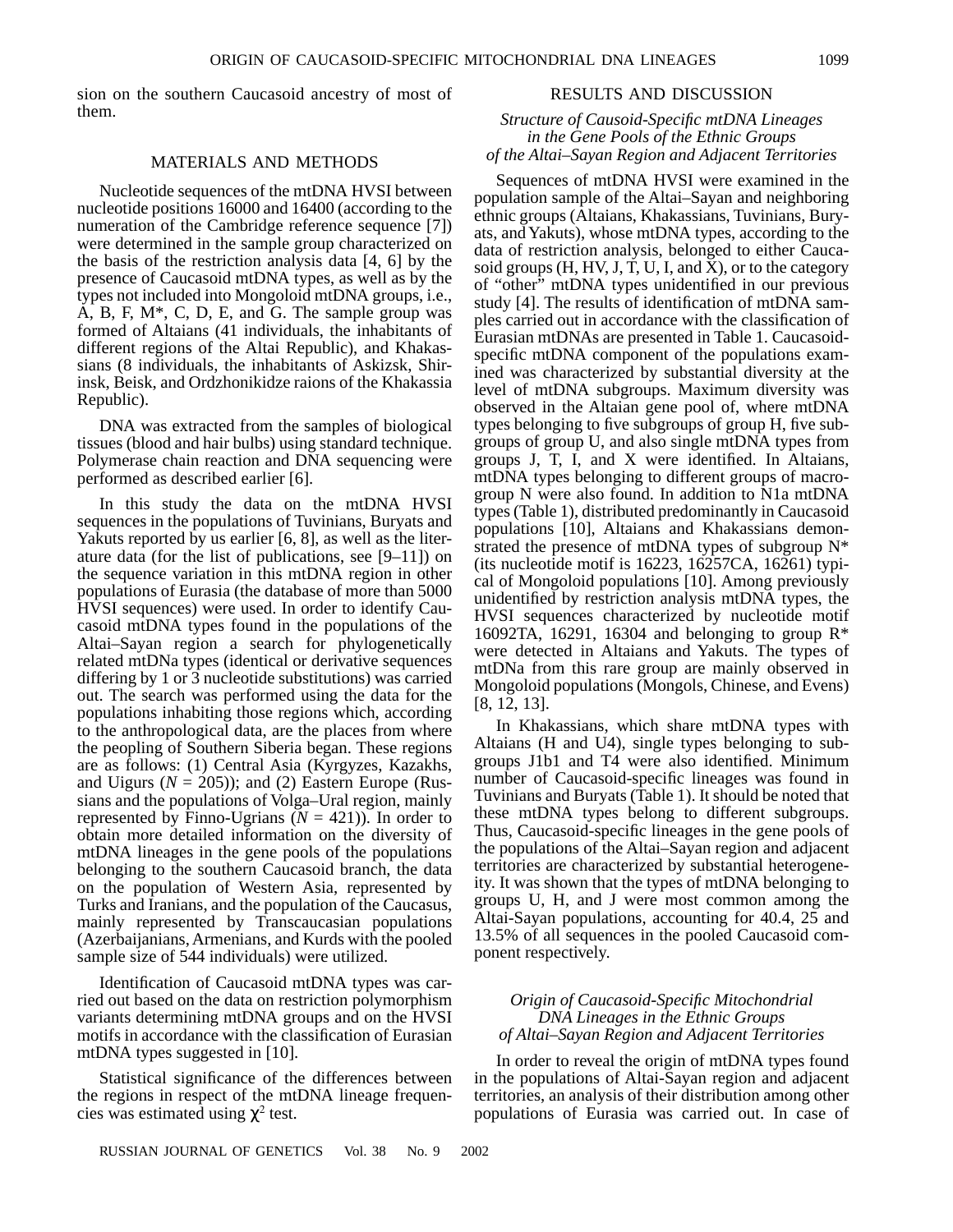## 1100

## DERENKO *et al*.

| Groups of mtDNA and nucleotide sequence of mtDNA types |                                                             | Altaians<br>$N = 110$   | Khakas-<br>sians<br>$N = 42$ | Tuvinians<br>$N = 36$ | <b>Buryats</b><br>$N = 40$ | Yakuts<br>$N = 22$ |
|--------------------------------------------------------|-------------------------------------------------------------|-------------------------|------------------------------|-----------------------|----------------------------|--------------------|
| H:                                                     |                                                             |                         |                              |                       |                            |                    |
| $\, {\rm H}$                                           | <b>CRS</b>                                                  |                         |                              | 1                     |                            |                    |
| H                                                      | 16271                                                       |                         |                              |                       | $\mathbf{1}$               |                    |
| H                                                      | 16223                                                       |                         |                              |                       | $\mathbf{1}$               |                    |
| H                                                      | 16288, 16362                                                | $\mathbf{1}$            | $\sqrt{2}$                   |                       |                            |                    |
| H                                                      | 16362                                                       |                         |                              |                       |                            | 1                  |
| H                                                      | 16169, 16184                                                | 2                       |                              |                       |                            |                    |
| H                                                      | 16311                                                       | $\mathbf{1}$            |                              |                       |                            |                    |
| H                                                      | 16354                                                       | $\overline{\mathbf{c}}$ |                              |                       |                            |                    |
| H                                                      | 16092, 16245, 16362                                         | $\mathbf{1}$            |                              |                       |                            |                    |
| HV:                                                    |                                                             |                         |                              |                       |                            |                    |
| HV1                                                    | 16067, 16248, 16260, 16355                                  |                         |                              |                       |                            | 1                  |
| J:                                                     |                                                             |                         |                              |                       |                            |                    |
| $\mathbf{J}^*$                                         | 16069, 16126                                                |                         |                              |                       |                            | $\boldsymbol{2}$   |
| J1                                                     | 16069, 16126, 16145, 16261, 16290                           | 4                       |                              |                       |                            |                    |
| J1b1                                                   | 16069, 16126, 16145, 16172, 16222, 16261                    |                         | $\mathbf{1}$                 |                       |                            |                    |
| T:                                                     |                                                             |                         |                              |                       |                            |                    |
| T <sub>4</sub>                                         | 16126, 16168, 16294, 16296, 16324                           |                         | $\mathbf{1}$                 |                       |                            |                    |
| T1                                                     | 16126, 16163, 16186, 16189, 16294                           | $\mathbf{1}$            |                              |                       |                            |                    |
| U:                                                     |                                                             |                         |                              |                       |                            |                    |
| U <sub>1</sub> a                                       | 16192, 16249, 16311                                         | 3                       |                              |                       |                            |                    |
| U <sub>2</sub>                                         | 16129GC, 16189, 16362                                       |                         |                              | 1                     |                            |                    |
| U <sub>2</sub>                                         | 16189, 16214, 16362                                         | 1                       |                              |                       |                            |                    |
| U <sub>2</sub>                                         | 16051, 16129GC, 16189, 16214, 16258, 16362                  | 4                       |                              |                       |                            |                    |
| U <sub>3</sub>                                         | 16343                                                       | 2                       |                              |                       |                            |                    |
| U4                                                     | 16356                                                       | 4                       | $\mathbf{1}$                 |                       |                            |                    |
| U <sub>4</sub>                                         | 16311, 16356                                                | $\overline{c}$          | $\overline{c}$               |                       |                            |                    |
|                                                        | U5a1 16192, 16241, 16256, 16270, 16287, 16304, 16325, 16399 | $\mathbf{1}$            |                              |                       |                            |                    |
| I:                                                     |                                                             |                         |                              |                       |                            |                    |
| $\bf I$                                                | 16129, 16223, 16391                                         | $\overline{c}$          |                              |                       |                            |                    |
| X:                                                     |                                                             |                         |                              |                       |                            |                    |
| X                                                      | 16189, 16223, 16278                                         | 3                       |                              |                       |                            |                    |
| N:                                                     |                                                             |                         |                              |                       |                            |                    |
| N1a                                                    | 16147CA, 16172, 16189, 16223, 16248, 16320, 16355           | 2                       |                              |                       |                            |                    |
| N1a                                                    | 16147CG, 16172, 16189, 16223, 16248, 16320, 16355           | 1                       |                              |                       |                            |                    |
| $N^*$                                                  | 16189, 16223, 16257CA, 16261                                | 2                       |                              |                       |                            |                    |
| $N^*$                                                  | 16223, 16248, 16257CA, 16261, 16311                         | 3                       |                              |                       |                            |                    |
| $N^*$                                                  | 16172, 16223, 16257CA, 16261                                |                         | 1                            |                       |                            |                    |
| $R^*$ :                                                |                                                             |                         |                              |                       |                            |                    |
| $R^*$                                                  | 16092TA, 16291, 16304                                       | $\mathbf{1}$            |                              |                       |                            | $\mathbf{1}$       |

**Table 1.** Distribution of mtDNA HVSI types among the populations of Southern Siberia

Note: In the HVSI sequences the positions of transitions differing this mtDNA type from the Cambridge Reference Sequence (CRS) [7] are shown. *N*, sample size.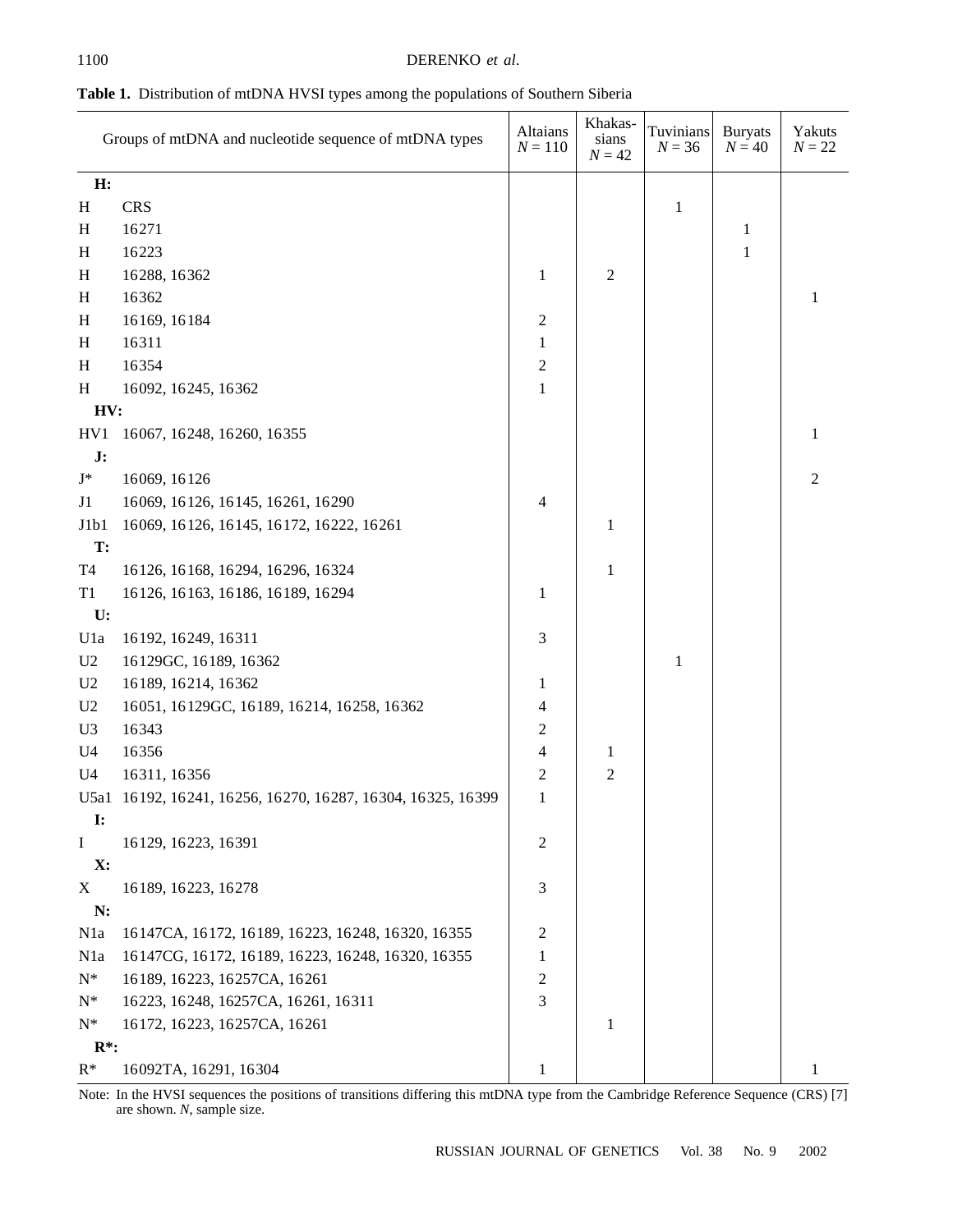| Groups of mtDNA and nucleotide<br>sequence of mtDNA types       | Altai-Say-<br>an region<br>$(N = 250)$ | Central<br>Asia<br>$(N = 205)$ | Caucasus<br>and West-<br>ern Asia<br>$(N = 544)$ | Eastern<br>Europe<br>$(N = 421)$ | Origin of mtDNA types    |  |
|-----------------------------------------------------------------|----------------------------------------|--------------------------------|--------------------------------------------------|----------------------------------|--------------------------|--|
| H: CRS                                                          | 1(0.4)                                 | 11(5.37)                       | 61(11.21)                                        | 57 (13.54)                       | Uncertain                |  |
| H: 16271                                                        | 1(0.4)                                 | $\mathbf{0}$                   | 1(0.18)                                          | 1(0.24)                          | Uncertain                |  |
| H: 16223                                                        | 1(0.4)                                 | $\Omega$                       | 1(0.18)                                          | 2(0.48)                          | Uncertain                |  |
| H: 16288, 16362                                                 | 3(1.2)                                 | 1(0.49)                        | 2(0.37)                                          | $\Omega$                         | southern-Caucasoid (*)   |  |
| H: 16362                                                        | 1(0.4)                                 | $\theta$                       | 4(0.74)                                          | 10(2.38)                         | eastern-European (**)    |  |
| H: 16169, 16184                                                 | 2(0.8)                                 | $\overline{0}$                 | $\overline{0}$                                   | 1(0.24)                          | eastern-European         |  |
| H: 16311                                                        | 1(0.4)                                 | 2(0.98)                        | 4(0.74)                                          | 5(1.19)                          | Uncertain                |  |
| H: 16354                                                        | 2(0.8)                                 | 4(1.95)                        | 7(1.29)                                          | 7(1.66)                          | southern-Caucasoid       |  |
| H: 16092, 16245, 16362                                          | 1(0.4)                                 | 1(0.49)                        | 3(0.55)                                          | $\mathbf{0}$                     | southern-Caucasoid (*)   |  |
| HV1: 16067, 16248, 16260, 16355                                 | 1(0.4)                                 | 2(0.98)                        | 4(0.74)                                          | $\overline{0}$                   | southern-Caucasoid (**)  |  |
| J*: 16069, 16126                                                | 2(0.8)                                 | $\overline{0}$                 | 13 (2.39)                                        | 23(5.46)                         | Uncertain (***)          |  |
| J1: 16069, 16126, 16145, 16261, 16290                           | 4(1.6)                                 | 0                              | 7(1.29)                                          | $\boldsymbol{0}$                 | southern-Caucasoid (***) |  |
| J1b1: 16069, 16126, 16145, 16172, 16222,<br>16261               | 1(0.4)                                 | 1(0.49)                        | 2(0.37)                                          | $\mathbf{0}$                     | southern-Caucasoid (*)   |  |
| T4: 16126, 16168, 16294, 16296, 16324                           | 1(0.4)                                 | $\mathbf{0}$                   | 5(0.92)                                          | 1(0.24)                          | southern-Caucasoid (*)   |  |
| T1: 16126, 16163, 16186, 16189, 16294                           | 1(0.4)                                 | $\theta$                       | 9(1.65)                                          | 8(1.9)                           | Uncertain                |  |
| U1a: 16192, 16249, 16311                                        | 3(1.2)                                 | 3(1.46)                        | 8(1.47)                                          | 3(0.71)                          | southern-Caucasoid       |  |
| U2: 16129GC, 16189, 16362                                       | 1(0.4)                                 | 1(0.49)                        | 5(0.92)                                          | 7(1.66)                          | Uncertain                |  |
| U2: 16189, 16214, 16362                                         | 1(0.4)                                 | $\theta$                       | 1(0.18)                                          | $\theta$                         | Southern Siberian        |  |
| U2: 16051, 16129GC, 16189, 16214,<br>16258, 16362               | 4(1.6)                                 | $\overline{0}$                 | 1(0.18)                                          | $\theta$                         | Southern Siberian        |  |
| U3: 16343                                                       | 2(0.8)                                 | $\overline{0}$                 | 21 (3.86)                                        | 1(0.24)                          | southern-Caucasoid (***) |  |
| U4: 16356                                                       | 5(2.0)                                 | 4(1.95)                        | 17(3.13)                                         | 22(5.23)                         | Uncertain (**)           |  |
| U4: 16311, 16356                                                | 4(1.6)                                 | $\overline{0}$                 | $\overline{0}$                                   | $\theta$                         | Southern Siberian        |  |
| U5a1: 16192, 16241, 16256, 16270, 16287,<br>16304, 16325, 16399 | 1(0.4)                                 | $\theta$                       | 2(0.37)                                          | 3(0.71)                          | Uncertain                |  |
| I: 16129, 16223, 16391                                          | 2(0.8)                                 | 4(1.95)                        | 12(2.21)                                         | 3(0.71)                          | southern-Caucasoid (**)  |  |
| X: 16189, 16223, 16278                                          | 3(1.2)                                 | $\theta$                       | 12(2.21)                                         | 1(0.24)                          | southern-Caucasoid (***) |  |
| N1a: 16147CA, 16172, 16189, 16223,<br>16248, 16320, 16355       | 2(0.8)                                 | $\theta$                       | 1(0.18)                                          | 2(0.48)                          | Uncertain                |  |
| N1a: 16147CG, 16172, 16189, 16223,<br>16248, 16320, 16355       | 1(0.4)                                 | $\theta$                       | 1(0.18)                                          | 2(0.48)                          | Uncertain                |  |

**Table 2.** Regional specificity and the origin of the Caucasoid-specific mtDNA lineages found in the populations of Altai-- Sayan region

Note: Population frequencies (%) of mtDNA lineages are in brackets. *N*, sample size. Statistical significance of the differences in the frequencies of mtDNA lineages was determined between the populations of Eastern Europe and the populations of Central Asia, Western Asia, and the Caucasus. \* *P* < 0.1, \*\* *P* < 0.01, \*\*\* *P* < 0.001.

absence of identical mtDNA types a search for closer by the origin mtDNA types, differing from the tested ones by the minimum number of mutations, was performed. Table 2 presents the data on the distribution of phylogenetically related mtDNA types among the populations of Southern Siberia and two other regions, Central Asia and Eastern Europe, from where, according to anthropological data, the populations representing southern (Central Asia) and eastern-European branches of Caucasoids migrated to Southern Siberia [1–3]. Given that the mean proportion of the Caucasoid-specific component in the gene pool of Central Asian populations constitutes only 30.5% (other lineages are of the Mongoloid descent) [14], the populations in which the complex of anthropological traits typical of Southern Caucasoids was best represented,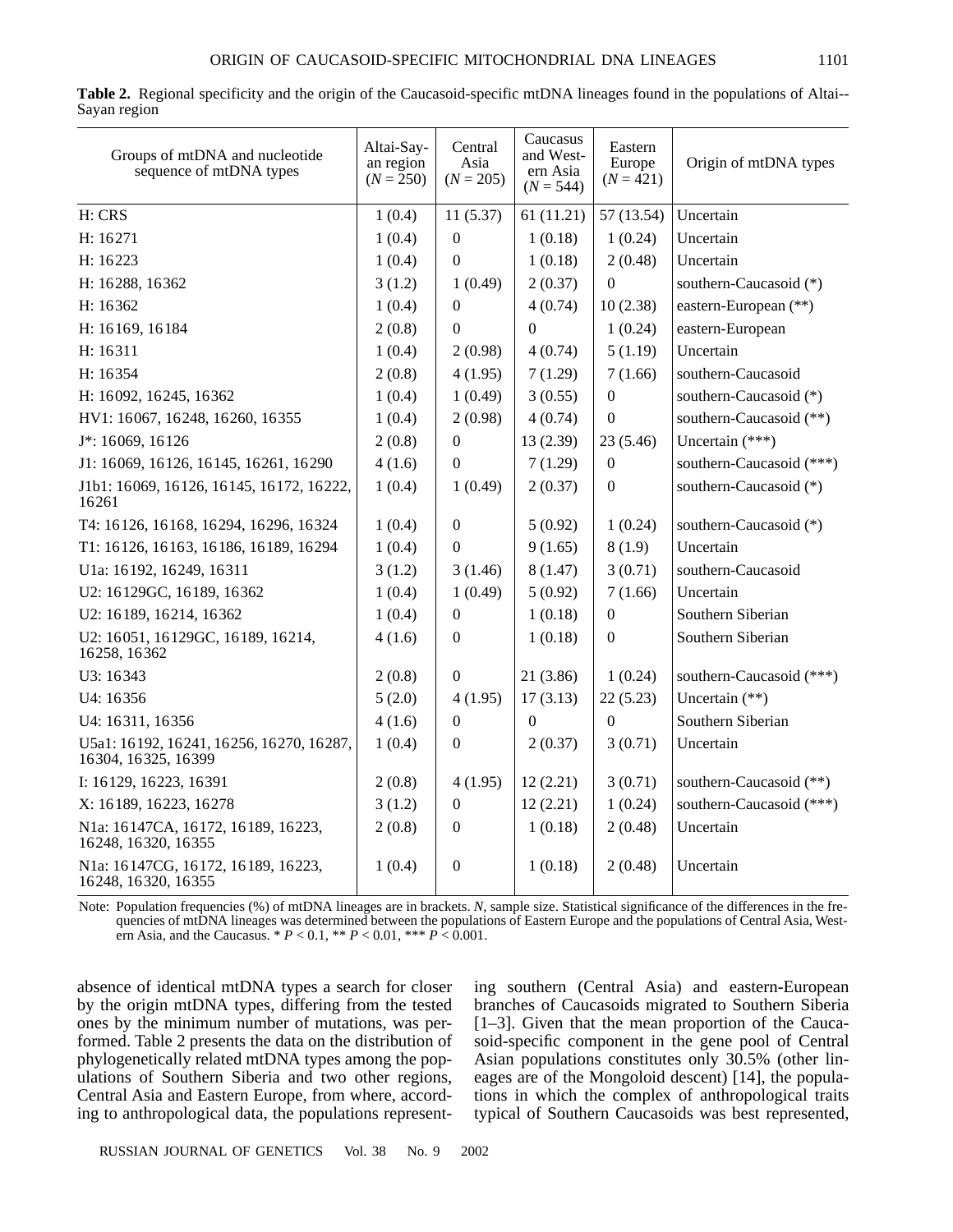i.e., the populations of Western Asia (Iranians and Turks) and the Caucasus (mainly Transcaucasian populations), were also included in the analysis. As seen from Table 2, all HVSI sequences examined could be classified into four categories, namely, those having southern Caucasoid, Eastern European, Southern Siberian, and uncertain descent. The last category includes either mtDNA types widely distributed in different Caucasoid populations (like, for example, most ancient mtDNA subgroups and groups founder types) or rare mtDNA types, whose geographic frequency distribution patterns give no evidence on their origin. Of 27 examined mtDNA types constituting Caucasoid component in the gene pools of Altai–Sayan populations, 11 had an uncertain origin. The remaining mtDNA types were characterized by regional specificity at the level of the subgroups distribution. The frequency distribution of mitochondrial lineages in the populations of the Eurasian regions compared indicated that virtually all mtDNA types revealed in the Altai–Sayan populations were of the southern Caucasoid origin. These mtDNA types accounted for 40.7% of all sequences in the gene pools of the populations studied. Only 7.4% of mtDNA types could be of the Eastern European origin (both of these types belonged to group H). Three mtDNA types from group U did not have analogs in the populations of Eurasia. Because of this, it can be suggested that they had local (Southern Siberian) origin. The types of mtDNA belonging to subgroup U2 and characterized by marker variant 16214T can serve as a good illustration of this statement. A search for analogs of this mtDNA lineage in Eurasian populations showed that the variants of these U2-spesific mtDNA types were distributed only among Altaians with the frequency of 4.7% ([5] and the present study). A single sequence of this type was found in the Caucasus (Adygeis, 2% [16]).

Our data show that the ancestry of most of Caucasoid-specific mtDNA types (more than 40%) found in the population of Southern Siberia is associated with the populations of Southern Caucasoids. In view of the existence of ancient genetic relationships between the populations inhabiting the south of Siberia and Central Asia, it can be suggested that many of unidentified mtDNA types (with uncertain origin, Table 2) also appeared due to the migrations of Southern Caucasoids to Siberia. In this case, the genetic relatedness between the population of Southern Siberia and Central Asia must become closer. In any case, the need for more detailed analysis of the relatedness between the populations of Siberia and Central Asia requires a further increase of the number of samples from these regions. The new data are also needed for the estimation of the evolutionary age of the Caucasoid-specific lineages belonging to the gene pools of the ethnic groups of Southern Siberia and neighboring territories. Based on the data of the present study it can be concluded that Caucasoid component in the populations of Southern Siberia is characterized by substantial diversity, which is most expressed in the Altai–Sayan populations. The existence of autochthonous mtDNA lineages, like that of U2 type with the marker variant 16214T, suggests that evolution of some of Caucasoid-specific mtDNA lineages in this region occurred during many thousand years. For example, the evolutionary age of the U2-214T mtDNA lineage is about 30 000 years. This means that further accumulation of the data on the mtDNA diversity in the populations of Altai–Sayan region will shed the light on the involvement of ancient Caucasoids in the formation of the genetic pattern of Siberian populations. These data are important not only for understanding the genetic history of the Siberian populations, but also for elucidating the genetic relationships between the Eurasian ethnic groups.

#### ACKNOWLEDGMENTS

This work was supported by the Russian Foundation for Basic Research (grant no. 99-06-80430) and the Russian State Program "Frontiers in Genetics" (grant no. 99-04-30).

#### REFERENCES

- 1. Alekseev, V.P. and Gokhman, I.I., *Anthropology of the Asian Part of the USSR*, Moscow: Nauka, 1984.
- 2. Alekseev, V.P., *Istoricheskaya antropologiya i antropogenez* (Historical Anthropology and Anthropogenesis), Moscow: Nauka, 1989.
- 3. *Antropo-ekologicheskie issledovaniya v Tuve* (Anthropo-Ecological Studies in Tuva), Alekseeva, T.I. and Uryson, M.I., Eds., Moscow: Nauka, 1984.
- 4. Derenko, M.V., Denisova, G.A., Malyarchuk, B.A., *et al.*, The Gene Pool Structure of Ethnic Groups of the Altai–Sayan Highlands as Inferred from the Data on Mitochondrial DNA Polymorphism, *Genetika* (Moscow), 2001, vol. 37, no. 10, pp. 1402–1410.
- 5. Derenko, M.V., Malyarchuk, B.A., Denisova, G.A., *et al.*, Polymorphism of Y-Chromosomal Diallelic Loci in the Indigenous Population of the Altai–Sayan Highlands, *Genetika* (Moscow), 2002, vol. 38, no. 3, pp. 393– 399.
- 6. Derenko, M.V., Malyarchuk, B.A., Dambueva, I.K., *et al.*, Mitochondrial DNA Variation in Two South Siberian Aboriginal Populations: Implications for the Genetic History of North Asia, *Hum. Biol.*, 2000, vol. 72, pp. 945–973.
- 7. Anderson, S., Bankier, A.T., Barrel, B.G., *et al.*, Sequence and Organization of the Human Mitochondrial Genome, *Nature,* 1981, vol. 290, pp. 457–465.
- 8. Derenko, M.V. and Shields, J.F., Nucleotide Sequence Diversity of Mitochondrial DNA in Three Groups of the Indigenous Population of Northern Asia, *Mol. Biol.* (Moscow), 1997, vol. 31, no. 5, pp. 784–789.
- 9. Simoni, L., Calafell, F., Pettener, D., *et al.*, Geographic Patterns of mtDNA Diversity in Europe, *Am. J. Hum. Genet.*, 2000, vol. 66, pp. 262–278.
- 10. Richards, M., Macaulay, V., Hickey, E., *et al.*, Tracing European Founder Lineages in the Near Eastern